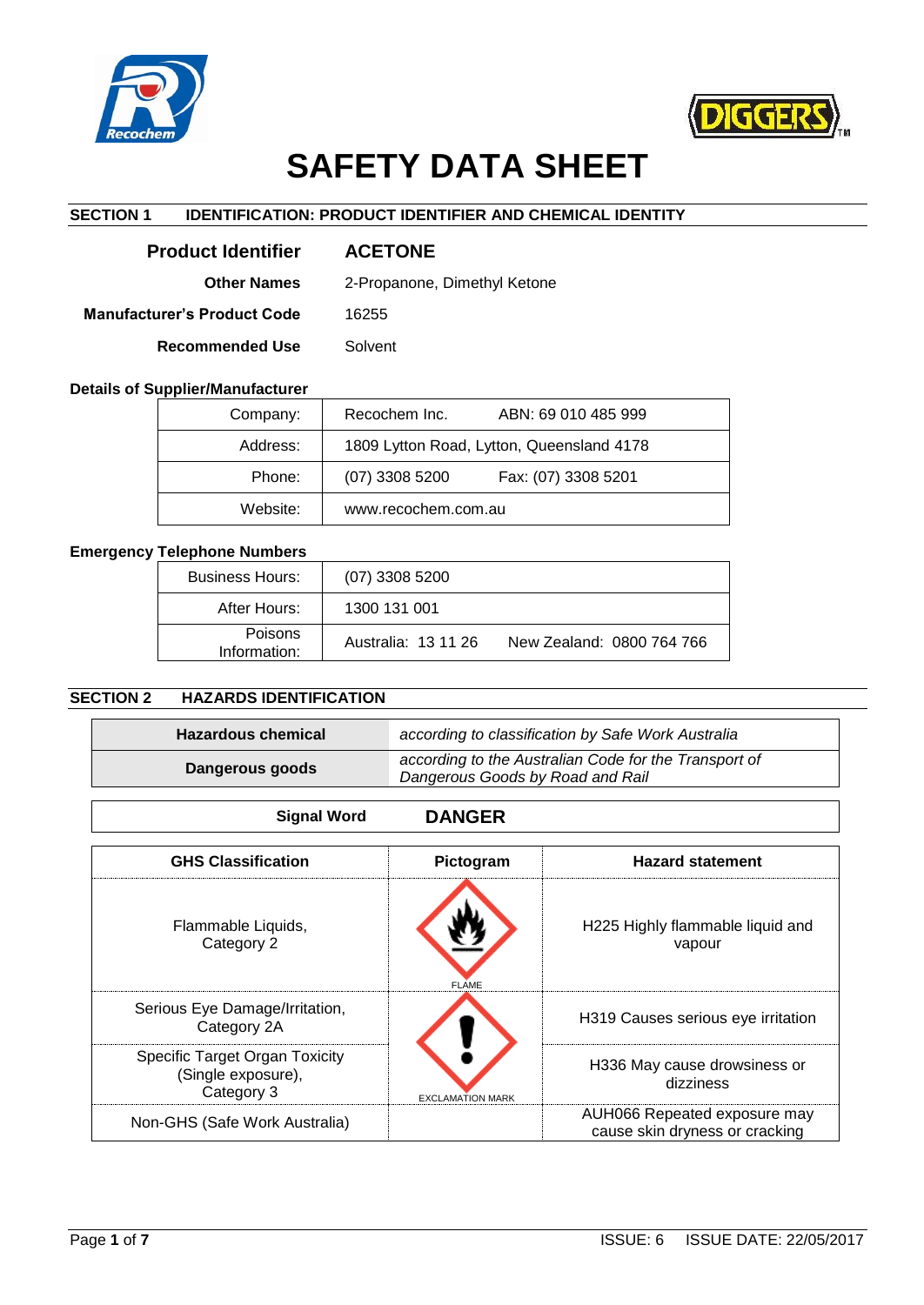## **Precautionary statements:**

| <b>GENERAL</b>      |                                                                                                    |
|---------------------|----------------------------------------------------------------------------------------------------|
| P <sub>101</sub>    | If medical advice is needed, have product container or label at hand                               |
| P102                | Keep out of reach of children                                                                      |
| P <sub>103</sub>    | Read label before use                                                                              |
| <b>PREVENTATIVE</b> |                                                                                                    |
| P <sub>210</sub>    | Keep away from heat/sparks/open flames/hot surfaces. - No smoking                                  |
| P233                | Keep container tightly closed                                                                      |
| P240                | Ground/bond container and receiving equipment                                                      |
| P241                | Use explosion-proof electrical/ventilation/lighting equipment                                      |
| P242                | Use only non-sparking tools                                                                        |
| P243                | Take precautionary measures against static discharge                                               |
| P261                | Avoid breathing mist/vapours/spray                                                                 |
| P264                | Wash thoroughly after handling                                                                     |
| P271                | Use only outdoors or in a well-ventilated area                                                     |
| P280                | Wear protective gloves/eye protection/face protection                                              |
| <b>RESPONSE</b>     |                                                                                                    |
| $P303 + P361 +$     | IF ON SKIN (or hair): Take off contaminated clothing and wash before reuse.                        |
| P353                | Rinse skin with water/shower                                                                       |
| $P304 + P340$       | IF INHALED: Remove victim to fresh air and keep at rest in a position<br>comfortable for breathing |
| $P305 + P351 +$     | IF IN EYES: Rinse cautiously with water for several minutes. Remove contact                        |
| P338                | lenses, if present and easy to do. Continue rinsing                                                |
| P312                | Call a POISON CENTER or doctor/physician if you feel unwell                                        |
| $P337 + P313$       | If eye irritation persists: Get medical advice/attention                                           |
| P370 + P378         | In case of fire: Use foam/water spray/fog for extinction                                           |
| <b>STORAGE</b>      |                                                                                                    |
| $P403 + P233$       | Store in a well-ventilated place. Keep container tightly closed                                    |
| $P403 + P235$       | Store in a well-ventilated place. Keep cool                                                        |
| P405                | Store locked up                                                                                    |
| <b>DISPOSAL</b>     |                                                                                                    |
| P501                | Dispose of contents/container in accordance with local regulations                                 |

# **SECTION 3 COMPOSITION AND INFORMATION ON INGREDIENTS**

#### **Ingredients Names and Proportions**

| <b>Chemical Entity</b> | <b>CAS Number</b> | Proportion (%) |
|------------------------|-------------------|----------------|
| Acetone                | 67-64-1           | > 99           |

# **SECTION 4 FIRST AID MEASURES**

# **Description of necessary first aid measures**

| Inhalation:          | Keep victim calm and remove to fresh air if safe to do so. If rapid recovery<br>does not occur, transport to nearest medical facility for additional treatment.                                                           |
|----------------------|---------------------------------------------------------------------------------------------------------------------------------------------------------------------------------------------------------------------------|
| <b>Skin Contact:</b> | If skin contact occurs, remove contaminated clothing and wash skin<br>thoroughly with water and follow by washing with soap if available. Transport<br>to nearest medical facility for additional treatment if necessary. |
| Eye Contact:         | If in eyes, hold eyes open, flood with water for at least 15 minutes. Seek<br>immediate medical assistance.                                                                                                               |
| Ingestion:           | If swallowed, do NOT induce vomiting. Transport to nearest medical facility<br>for additional treatment. If vomiting occurs spontaneously, keep head below<br>hips to prevent aspiration.                                 |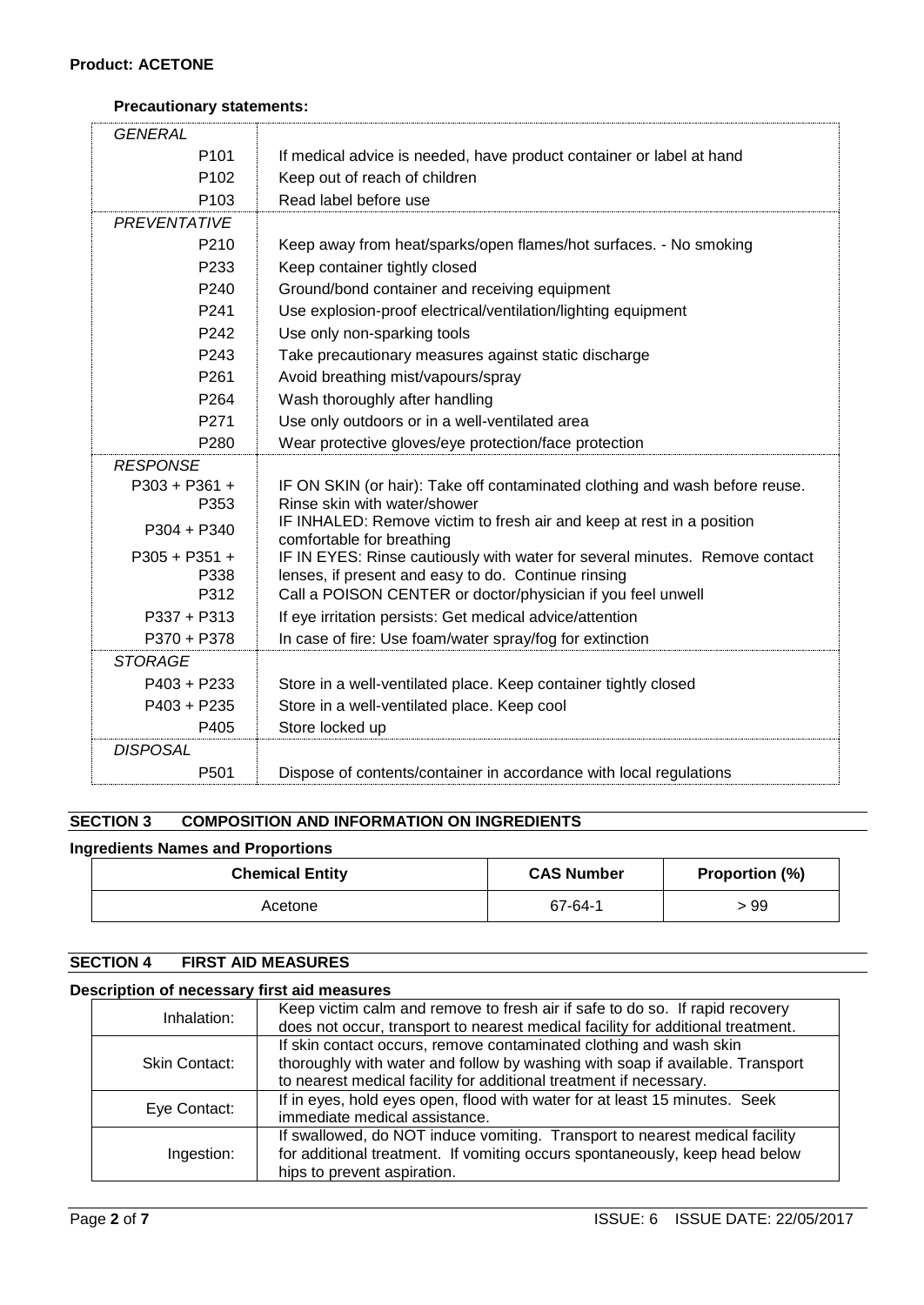## **Symptoms caused by exposure**

| Inhalation: | Breathing of high vapour concentrations may cause central nervous system<br>depression resulting in dizziness, light-headedness, headache, nausea and<br>loss of coordination. Continuous inhalation may result in unconsciousness and<br>death. |
|-------------|--------------------------------------------------------------------------------------------------------------------------------------------------------------------------------------------------------------------------------------------------|
| Skin:       | May include burning sensation and/or a dried/cracked appearance.                                                                                                                                                                                 |
| Eye:        | May include burning sensation, redness, swelling and/or blurred vision.                                                                                                                                                                          |
| Ingestion:  | May include coughing, choking, wheezing, difficulty in breathing, chest<br>congestion, shortness of breath and/or fever                                                                                                                          |

## **Medical attention and special treatment**

Treat symptomatically.

# **SECTION 5 FIRE FIGHTING MEASURES**

#### **Suitable extinguishing equipment**

Foam, water spray or fog. Dry chemical powder, carbon dioxide, sand or earth may be used for small fires only.

## **Specific hazards arising from the chemical**

A highly flammable liquid. Carbon monoxide and/or carbon dioxide may be evolved. May form flammable vapour mixture with air. Avoid all ignition sources. The vapour is heavier than air, spreads along the ground and distant ignition is possible. Heating can cause expansion or decomposition leading to violent rupture of containers. Containers exposed to intense heat from fires should be cooled with large quantities of water.

## **Special protective equipment and precautions for fire fighters**

Wear full protective clothing and self-contained breathing apparatus. Hazchem code  $2YE$ .

# **SECTION 6 ACCIDENTAL RELEASE MEASURES**

#### **Personal precautions, protective equipment and emergency procedures**

Avoid contact with spilled or released material. Shut off leaks, if possible without personal risks. Isolate hazard area and deny entry to unnecessary or unprotected personnel. Remove all sources of ignition in the surrounding area. Take precautionary measure against static discharge. Ensure electrical continuity by bonding and earthing all equipment.

#### **Environmental precautions**

Use appropriate containment to avoid environmental contamination. Prevent from spreading and entering waterway using sand, earth or other appropriate barriers. Attempt to disperse the vapour or to direct its flow to a safe location for example by using fog sprays. Ventilate contaminated area thoroughly.

#### **Methods and materials for containment and cleaning up**

For small spills (< 1 drum), transfer by mechanical means to a labelled, sealable container for product recovery or safe disposal. Allow any residues to evaporate or use an appropriate absorbent material and dispose of safely.

For larger spills (> 1 drum), transfer by means such as a vacuum truck to a salvage tank for recovery or disposal. Do not flush residues with water. Retain as contaminated waste. Allow any residues to evaporate or use an appropriate absorbent material and dispose of safely.

# **SECTION 7 HANDLING AND STORAGE**

## **Precautions for safe handling**

Highly flammable product. Avoid breathing vapours. Handle and open containers with care in a wellventilated area. Ensure that the workplace is ventilated such that the Occupational Exposure limit is not exceeded. Avoid contact with skin, eyes and clothing. Wash thoroughly after handling. Do not eat, drink or smoke in contaminated areas. Electrostatic charges may be generated during transfer. Electrostatic discharge may cause fire. Ensure electrical continuity by earthing all equipment. Flameproof equipment necessary in area where chemical is being used. Vapours may accumulate in low or confined areas.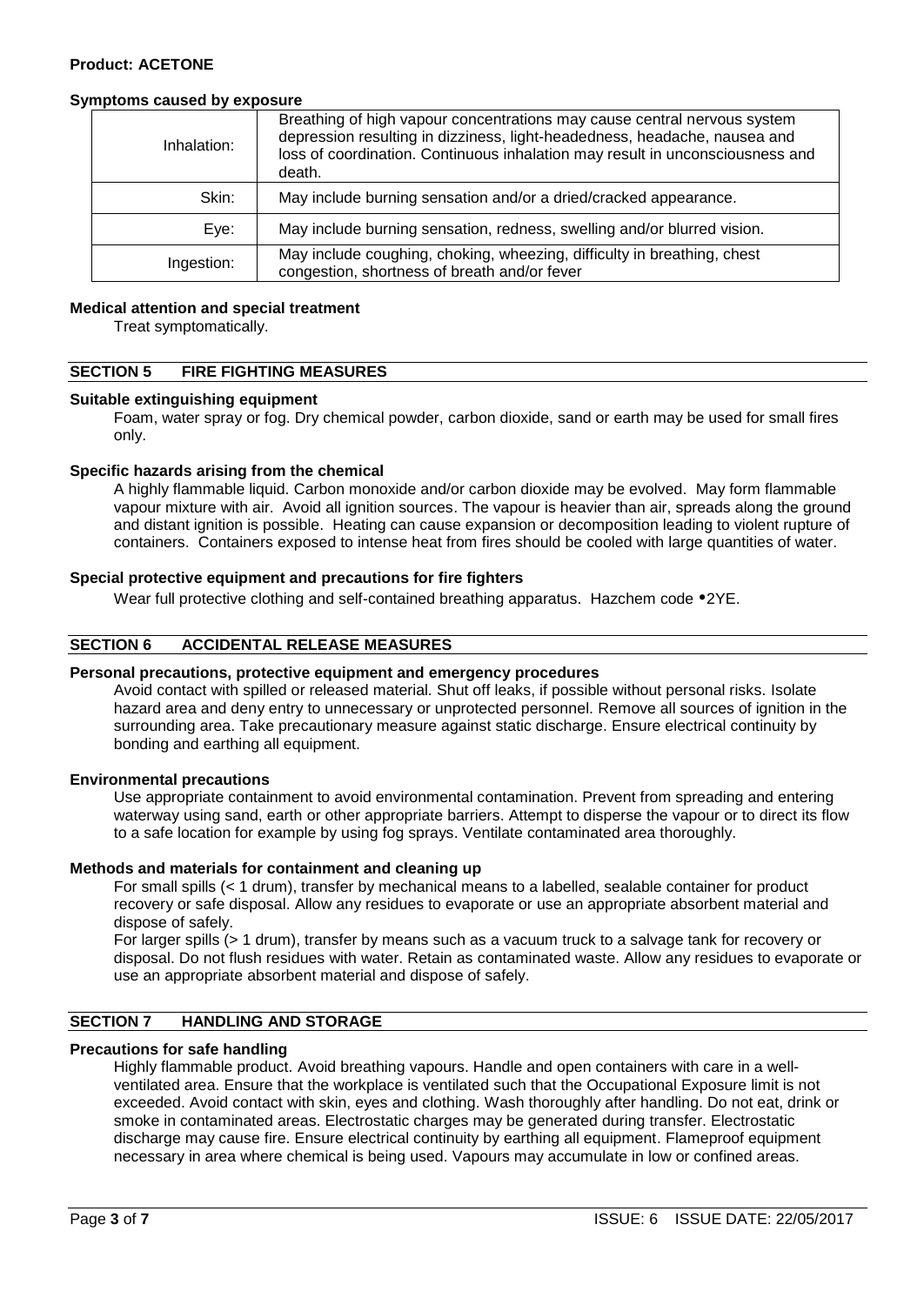# **Product: ACETONE**

#### **Conditions for safe storage, including any incompatibilities**

Bulk storage tanks should be bunded. Store in a well-ventilated area, away from sunlight, ignition sources and other sources of heat. Do not store near strong oxidants.

# **SECTION 8 EXPOSURE CONTROLS AND PERSONAL PROTECTION**

#### **Exposure control measures**

From National Occupational Health & Safety Commission (NOHSC) Worksafe Australia - Acetone: 1185mg/m<sup>3</sup> (500ppm) TWA (8hr), STEL 2375mg/m<sup>3</sup> (1000ppm)

## **Biological monitoring**

No biological limit allocated.

#### **Engineering controls**

Ensure that adequate ventilation is provided. Avoid generating and inhaling mists and vapours. Keep containers closed when not in use.

#### **Individual protection measures**

| Eye and face protection: | Wear safety goggles.                                                                                                                                                                                                                                                                                                                                                                               |
|--------------------------|----------------------------------------------------------------------------------------------------------------------------------------------------------------------------------------------------------------------------------------------------------------------------------------------------------------------------------------------------------------------------------------------------|
| Skin protection:         | Use solvent resistant gloves, nitrile for longer term protection or PVC and<br>neoprene for incidental splashes.                                                                                                                                                                                                                                                                                   |
| Respiratory protection:  | If work practices do not maintain airborne level below the exposure<br>standard, use appropriate respiratory protection equipment. When using<br>respirators, select an appropriate combination of mask and filter. Select a<br>filter for organic gases and vapours (boiling point > 65°C). Respirators<br>should comply with AS1716 or an equivalent approved by a state/territory<br>authority. |
| Thermal hazards:         | Not applicable.                                                                                                                                                                                                                                                                                                                                                                                    |

## **SECTION 9 PHYSICAL AND CHEMICAL PROPERTIES**

| Appearance:                                       | Clear colourless liquid |
|---------------------------------------------------|-------------------------|
| Odour:                                            | Characteristic          |
| Odour threshold (ppm):                            | Data not available      |
| pH:                                               | Not applicable          |
| Melting point/freezing point (°C):                | $-95$                   |
| Initial boiling point and boiling range (°C):     | 56                      |
| Flash point (°C):                                 | -18 (closed cup)        |
| Evaporation rate (Butyl acetate = $1$ ):          | 5.6                     |
| Flammability:                                     | Highly flammable        |
| Upper/lower flammability or explosive limits (%): | $2.15 - 13.0$           |
| Vapour pressure (mbar @ 20°C):                    | 186                     |
| Vapour density (air = $1$ ):                      | 2                       |
| Density (g/ml $@$ 20 $°C$ ):                      | 0.79                    |
| Solubility:                                       | Miscible with water     |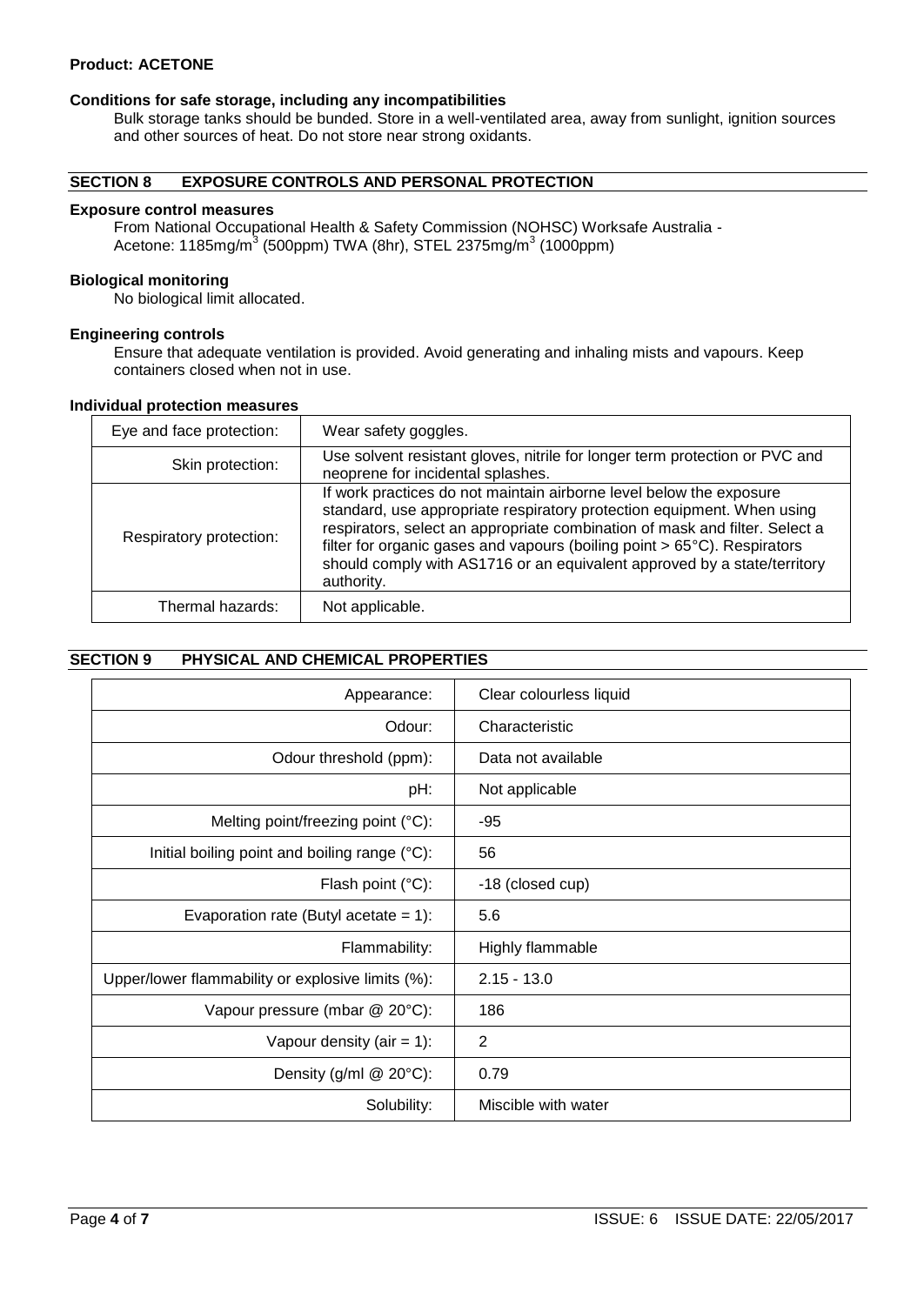# **Product: ACETONE**

| Partition coefficient: n-octanol/water:                | 0.2                |
|--------------------------------------------------------|--------------------|
| Auto-ignition temperature (°C):                        | 465                |
| Decomposition temperature (°C):                        | Data not available |
| Kinematic viscosity (mm <sup>2</sup> /s $@$ 20 $°C$ ): | Data not available |

# **SECTION 10 STABILITY AND REACTIVITY**

#### **Reactivity**

Stable under normal conditions of use.

## **Chemical stability**

Stable under normal conditions of use.

#### **Possibility of hazardous reactions**

Stable under normal conditions of use.

## **Conditions to avoid**

Avoid heat, sparks, open flames and other ignition sources.

#### **Incompatible materials**

Strong oxidising agents, reducing agents, acids, alkalis.

## **Hazardous decomposition products**

Burning can produce carbon monoxide and/or carbon dioxide.

## **SECTION 11 TOXICOLOGICAL INFORMATION**

| Acute toxicity:                                                  | Low toxicity -<br>LD50 Oral (rat) $>$ 2000 mg/kg<br>LC50 Inhalation (rat, $4h$ ) > 20 mg/l                                                                                                               |  |
|------------------------------------------------------------------|----------------------------------------------------------------------------------------------------------------------------------------------------------------------------------------------------------|--|
| Skin corrosion/irritation:                                       | Skin - rabbit, Result - Irritating to skin (48h).<br>May cause skin irritation. Will have a degreasing effect on the skin.<br>Repeated or prolonged skin contact may lead to irritant contact dermatitis |  |
| Serious eye<br>damage/irritation:                                | Moderate to severe eye irritant. High concentrations of 500-1000ppm are<br>irritating to eyes                                                                                                            |  |
| Respiratory or skin<br>sensitisation:                            | Not expected to be a sensitiser                                                                                                                                                                          |  |
| Germ cell mutagenicity:                                          | Not expected to be mutagenic                                                                                                                                                                             |  |
| Carcinogenicity:                                                 | Not expected to be carcinogenic                                                                                                                                                                          |  |
| Reproductive toxicity:                                           | Not expected to impair reproduction                                                                                                                                                                      |  |
| Specific Target Organ<br>Toxicity (STOT) -<br>single exposure:   | May cause drowsiness or dizziness                                                                                                                                                                        |  |
| Specific Target Organ<br>Toxicity (STOT) -<br>repeated exposure: | Central nervous system: repeated exposure affects the nervous system.<br>Effects seen at high doses only                                                                                                 |  |
| Aspiration hazard:                                               | Aspiration into the lungs when swallowed or vomited may cause chemical<br>pneumonitis which can be fatal                                                                                                 |  |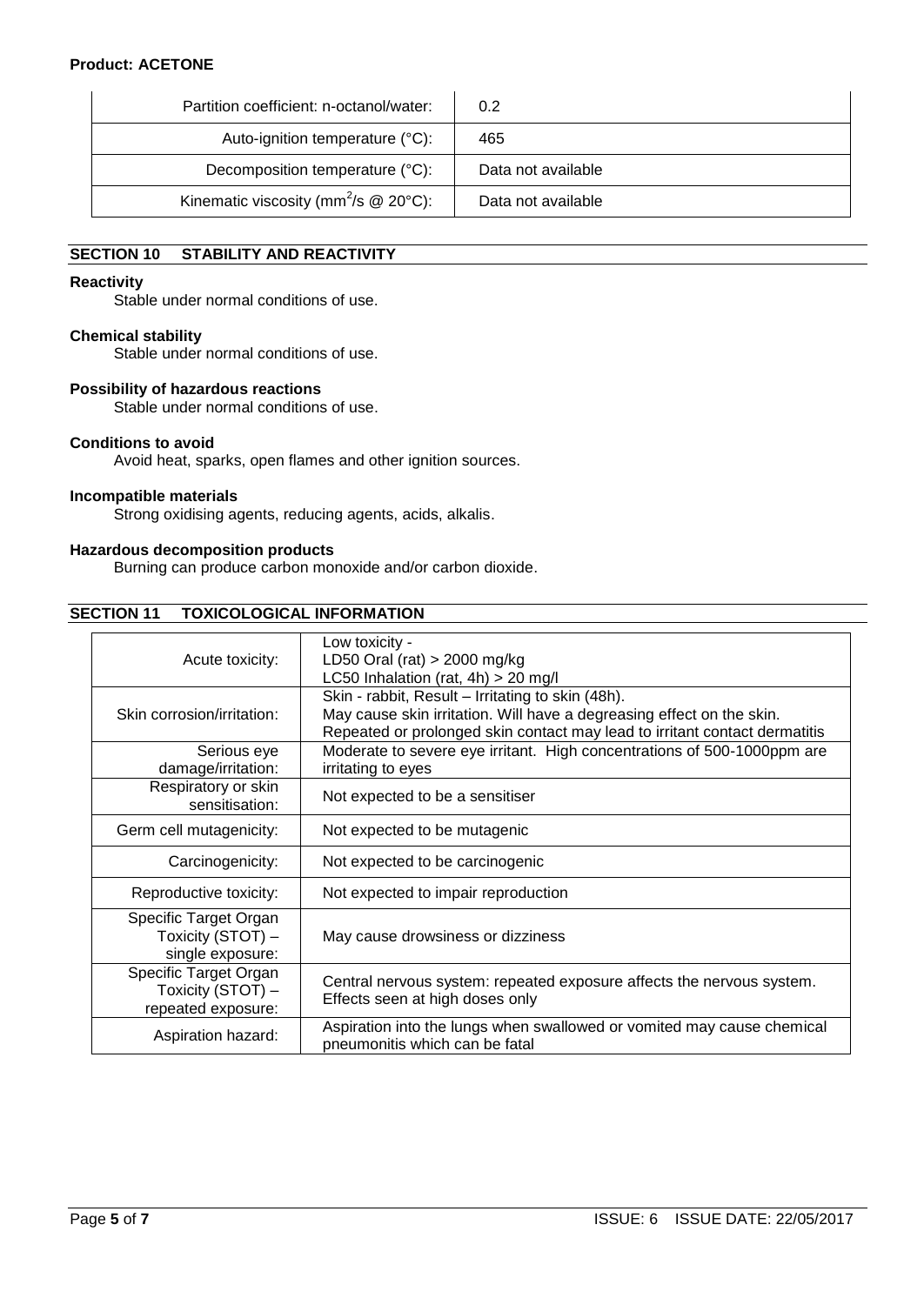# **SECTION 12 ECOLOGICAL INFORMATION**

# **Ecotoxicity**

Acute toxicity:

| $Fish -$               | Low toxicity: $LC/EC/IC50 > 1000$ mg/l |  |
|------------------------|----------------------------------------|--|
| Aquatic invertebrate - | Low toxicity: $LC/EC/IC50 > 1000$ mg/l |  |
| Algae $-$              | Low toxicity: $LC/EC/IC50 > 1000$ mg/l |  |
| Microorganisms-        | Low toxicity: $LC/EC/IC50 > 1000$ mg/l |  |

Chronic toxicity:

| $Fish -$               | Data not available |
|------------------------|--------------------|
| Aquatic invertebrate - | Data not available |
| $Algae -$              | Data not available |
| Microorganisms-        | Data not available |

## **Persistence and degradability**

Readily biodegradable.

## **Bioaccumulative potential**

Not expected to bioaccumulate significantly.

#### **Mobility in soil**

Miscible with water. If product enters soil, it will be mobile and may contaminate groundwater.

## **Other adverse effects**

Data not available.

# **SECTION 13 DISPOSAL CONSIDERATIONS**

Ensure waste disposal conforms to local waste disposal regulations.

# **SECTION 14 TRANSPORT INFORMATION**

| UN number:                                | 1090          |
|-------------------------------------------|---------------|
| Proper shipping name:                     | Acetone       |
| <b>Australian Dangerous Goods class:</b>  | 3             |
| Australian Dangerous Goods packing group: | Ш             |
| Hazchem code:                             | $\bullet$ 2YF |

## **SECTION 15 REGULATORY INFORMATION**

| Standard for the Uniform Scheduling of Medicines<br>and Poisons (SUSMP), Poisons Schedule: | đ      |
|--------------------------------------------------------------------------------------------|--------|
| Australian Inventory of Chemical Substances<br>(AICS):                                     | Listed |
| Dangerous Goods Initial Emergency Response<br>Guide (SAA/SNZ HB76):                        | 14     |